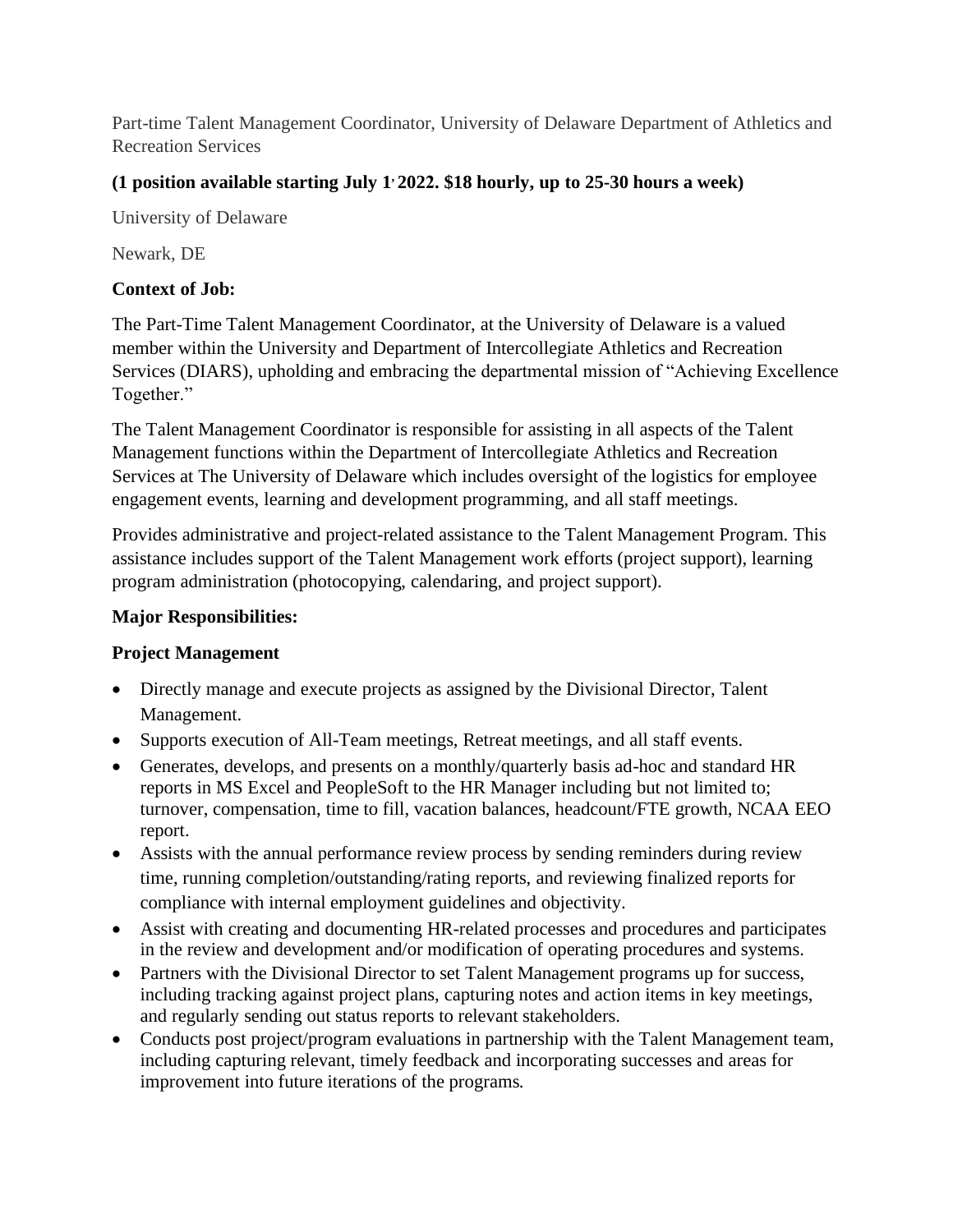• Continuously evaluate current systems and process and advocate for enhancements to support business and operational objectives.

### **Culture and Engagement**

- Support the day-to-day program strategy and partner management for the annual allemployee engagement survey and integrate culture survey insights into talent practices.
- Supports recognition and employee appreciation efforts. (i.e., 5 yr. anniversary, retirement, PIIE cards)
- Creates content and disseminates department-wide communication in support of key announcements as well as professional development and engagement initiatives. Inclusive of Department Newsletter.
- Maintains and creates new content and resources for internal department Portal (BERNI) to reflect current initiatives. Responsible for the content as well as the look and feel of the site.
- Creates and facilitates monthly energizers to engage and educate employees on a variety of topics related the business of Athletics and Recreation Services.
- Provide new ideas and ways to continuously improve the employee experience

#### **Learning and Development**

- In partnership with the Divisional Director, Talent Management supports the logistics and planning of impactful learning experiences aligned to needs of the department each semester.
- Serve as a facilitator for various learning programs and create content as needed.
- Annually review New Employee Orientation program and update to current information.
- Manage the first year onboarding toolkit including periodic evaluation of programming.
- Performs miscellaneous job-related duties as assigned in a highly dynamic environment.

#### **Minimum Qualifications:**

- Proficient in Microsoft Office, including Excel, Word, PowerPoint, and Outlook.
- Excellent interpersonal skills.
- Ability to prioritize multiple projects.
- Effective time management skills.
- Excellent communication skills.
- Ability to handle information in a confidential, objective and professional manner.

To apply for this position, send your cover letter and resume to [sdodia@udel.edu.](mailto:sdodia@udel.edu)